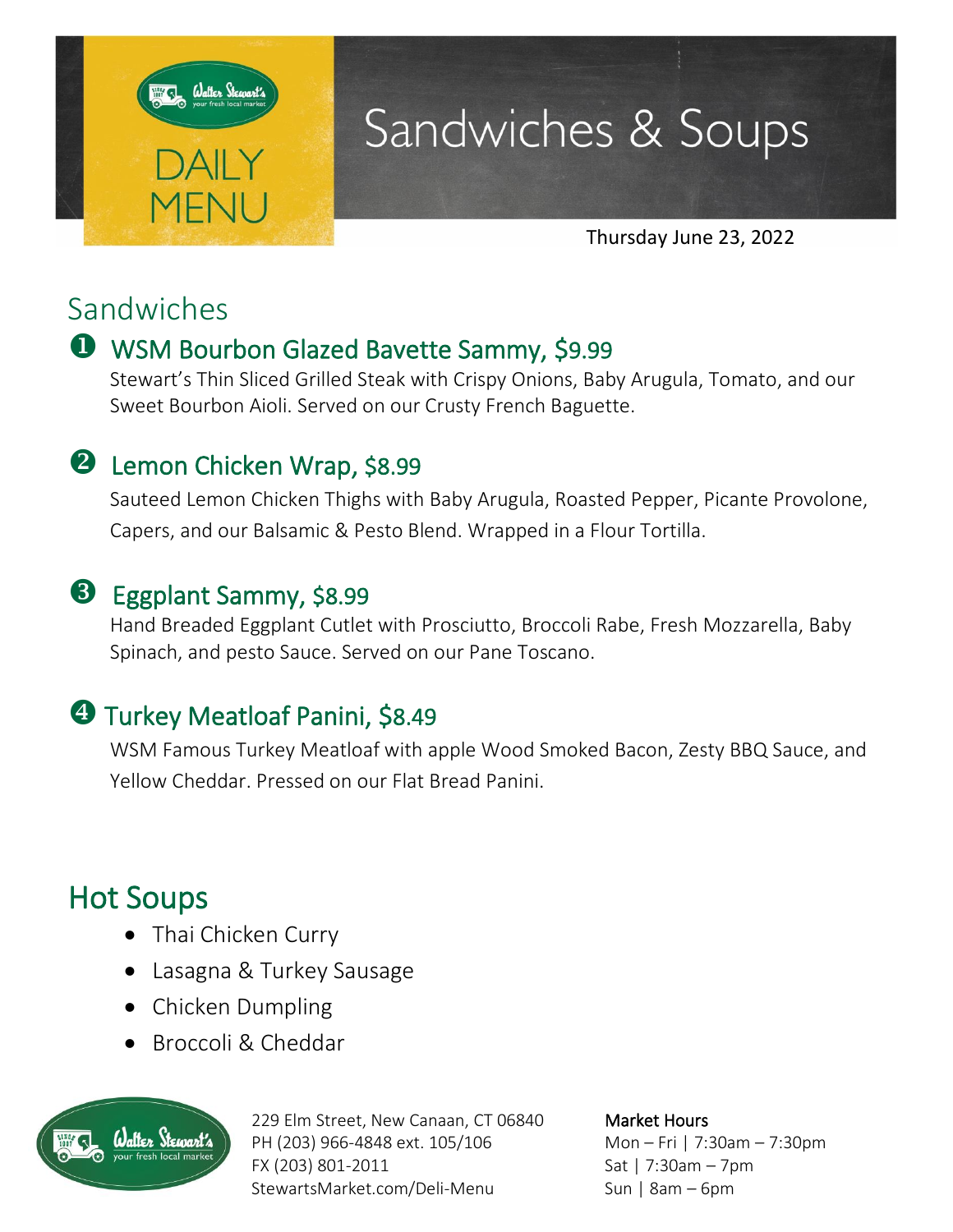

Hot Bar

Thursday June 23, 2022

# Hot Bar Menu

#### Salad

#### Pita Pocket Salad \$12.99

Crisp romaine, feta cheese, kalamata olives, red onions, cherry tomatoes, cucumbers, mini falafel, and Greek dressing stuffed into a pita pocket

#### Entrees

| <b>BBQ Rotisserie Chicken</b>       | \$12.99/lb. |
|-------------------------------------|-------------|
| • with sides of your choice         | \$12.99/ea  |
| <b>Fresh Corned Beef</b>            | \$12.99/lb. |
| • with sides of your choice         | \$10.99/ea  |
| Beef Burgers w/ Cheese              | \$12.99/lb. |
| $\bullet$ with sides of your choice | \$12.99/ea  |
| <b>Fried Cod</b>                    | \$14.99/lb. |
| $\bullet$ with sides of your choice | \$12.99/ea  |
| <b>Sides</b>                        |             |
| <b>French Fries</b>                 | \$9.99lb.   |
| <b>Steamed Cabbage</b>              | \$9.99/lb.  |
| <b>Mixed Vegetables</b>             | \$9.99/lb.  |
| <b>Potato Pierogies</b>             | \$9.99/lb.  |



229 Elm Street, New Canaan, CT 06840 PH (203) 966-4848 ext. 105/106 FX (203) 801-2011 StewartsMarket.com/Deli-Menu

#### Market Hours

Mon – Fri | 7:30am – 7:30pm Sat | 7:30am – 7pm Sun | 8am – 6pm